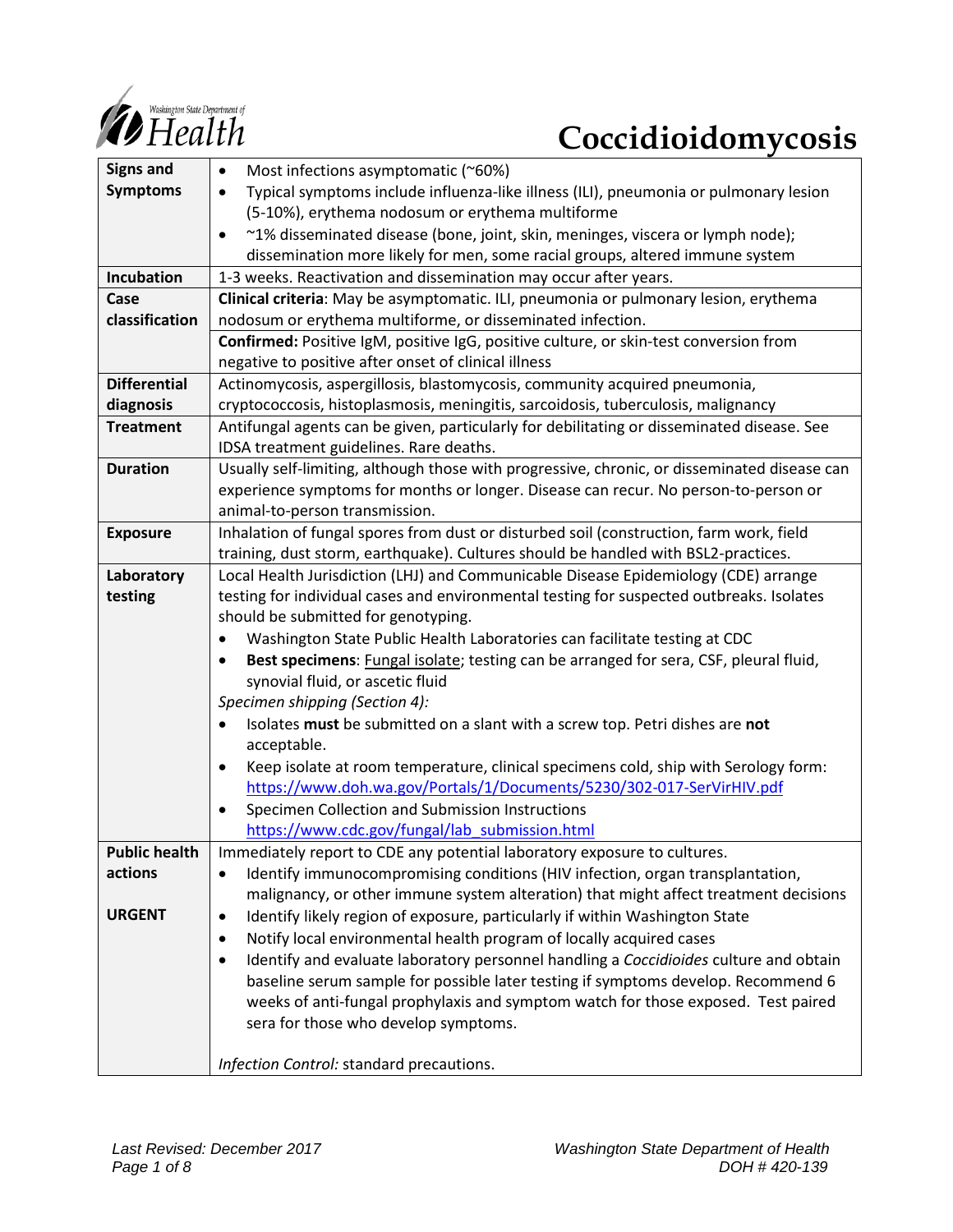## **Coccidioidomycosis**

## **1. DISEASE REPORTING**

## **A. Purpose of Reporting and Surveillance**

- 1. To track the emergence of *Coccidioides* in Washington.
- 2. To differentiate between infection acquired in Washington versus disease acquired outside of Washington.
- 3. To monitor trends in the epidemiology of disease due to *Coccidioides*.

## **B. Legal Laboratory Reporting Requirements**

- 1. Health care providers: *Coccidioides* infections notifiable to local health jurisdiction within 24 hours.
- 2. Health care facilities: *Coccidioides* infections notifiable to local health jurisdiction within 24 hours.
- 3. Laboratories: *Coccidioides* notifiable to local health jurisdiction within 24 hours; specimen submission required – cultures (2 business days); other specimens upon request.
- 4. Veterinarians: Animal cases notifiable to Washington State Department of Agriculture (see: [https://app.leg.wa.gov/WAC/default.aspx?cite=16-70\)](https://app.leg.wa.gov/WAC/default.aspx?cite=16-70).
- 5. Local health jurisdictions: notifiable to the Washington State Department of Health (DOH) Office of Communicable Disease Epidemiology (CDE) within 7 days of case investigation completion or summary information required within 21 days.

## **C. Local Health Jurisdiction Investigation Responsibilities**

- 1. Identify potential travel-related or local exposures.
- 2. When possible, request medical records for completion of supplemental CDC case report form. (Note: CDE will assist in completing the supplemental form).
- 3. Facilitate transport of specimens to the Washington State Public Health Laboratories (PHL). Please call CDE prior to submitting specimens (206-418-5500 or 877-539-4344).
- 4. Report all *confirmed* cases to CDE (see definition below). Complete the coccidioidomycosis case report form <https://www.doh.wa.gov/Portals/1/Documents/5100/420-123-ReportForm-Cocci.pdf> and enter the data in the Washington Disease Reporting System (WDRS).

## **2. THE DISEASE AND ITS EPIDEMIOLOGY**

## **Background**

*Coccidioides* (spp. *immitis* or *posadasii*) is an environmental fungus that grows in soil in areas of low rainfall, high summer temperatures and moderate winter temperatures. *Coccidioides* was previously known to occur only in the Southwestern United States and parts of Mexico and Central and South America. Infection with *Coccidioides,* called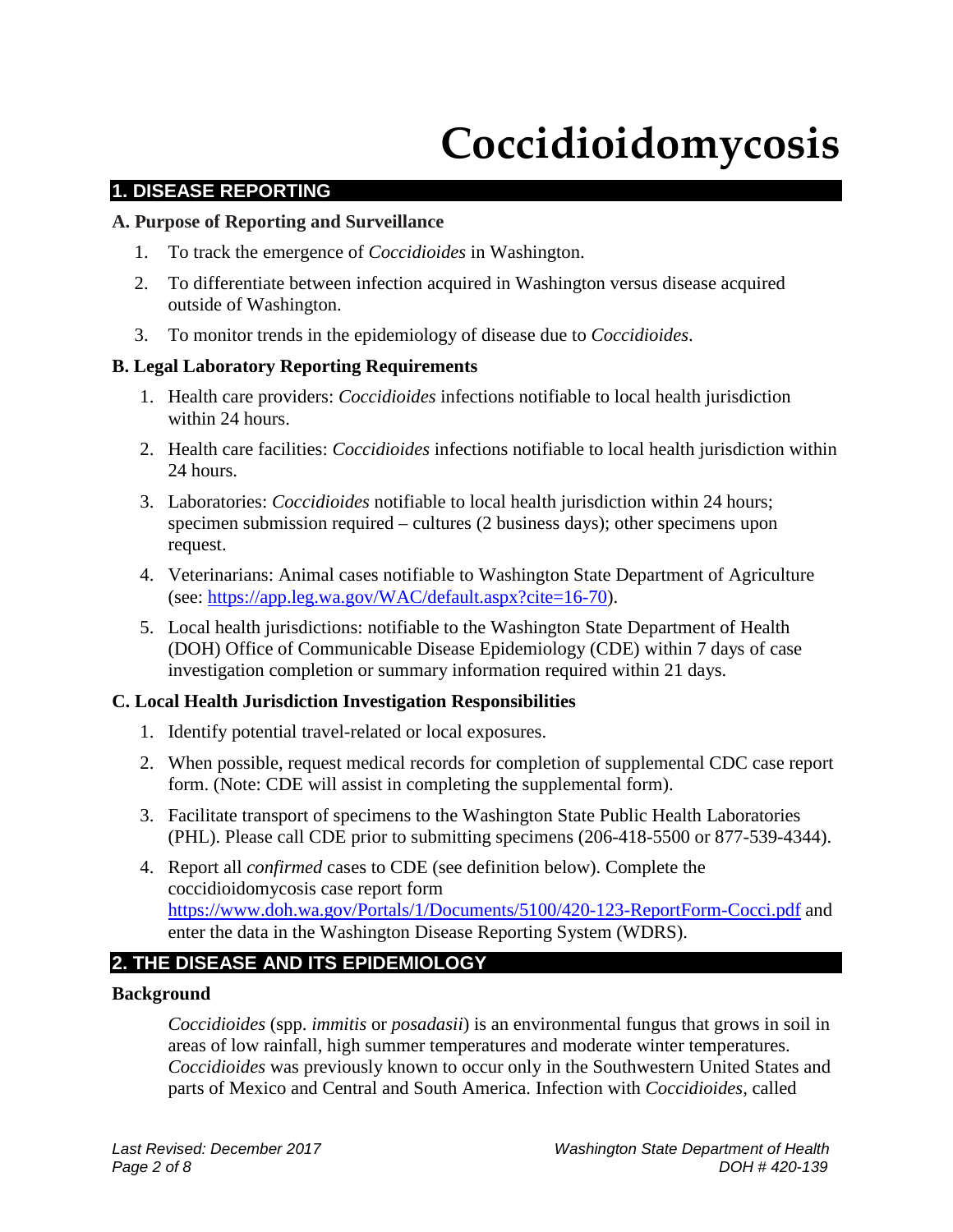coccidioidomycosis or more commonly, Valley Fever, is frequently reported from these areas. A sharp increase in case incidence in endemic regions of California was reported in 2016 following a four-year decline, potentially due to changes in environmental conditions favorable to *Coccidioides* proliferation and airborne release. *Coccidioides immitis* was first recognized as a locally occurring pathogen in Washington State in 2010, when two human cases with no or limited travel history were diagnosed in south-central Washington. Several soil samples collected from south-central Washington have also tested positive for the fungus, and specimens from one site were indistinguishable from clinical isolates of one case by whole genome sequencing. Disease can occur in humans and domestic and wild animals (dogs, cats, rodents, etc.).

## **A. Etiologic Agent**

*Coccidioides* spp. are dimorphic ascomycetes that dwell in the soil. *Coccidioides immitis*  is typically found in California and recently in Washington, whereas *Coccidioides posadasii* is generally found in Arizona and other areas of the Southwest. Geographic ranges for *Coccidioides* spp. are still not fully understood, but genotypes are known to vary by region. Clinical differences between the two species have not been observed. The *Coccidioides* lifecycle depends on changes in climate; the fungal mycelia require moisture in the soil to grow. The hyphae need a period of dryness to promote desiccation and maturation into fungal spores (arthroconidia), which can be aerosolized and inhaled. Within the lung, the spore changes into a multi-cellular spherule. Both weather patterns and soil composition therefore appear to affect *Coccidioides* infection rates.

## **B. Description of Illness**

Most infections are sub-clinical, with no symptoms or mild flu-like symptoms. Approximately 40% of infections are symptomatic; these cases generally present with fever, fatigue, cough, dyspnea, headache, night sweats, myalgias, and rash. Some people may develop erythema nodosum or erythema multiforme. Primary pulmonary disease is often self-limiting, but some patients fail to recover and develop complications or chronic pulmonary disease, including lung nodules (5-10% of cases). Disseminated disease occurs in about 1% of cases, with bones/joints, soft tissues, and meninges most commonly affected. Men have a higher rate of dissemination than women, and several studies indicate that African Americans and Filipinos are also at higher risk. Increased risk of dissemination also occurs for persons with immune system alterations such as with HIV infection, diabetes, pregnancy, organ transplants, Hodgkin's disease, or chronic corticosteroid therapy.

## **C.** *Coccidioides immitis* **in Washington State**

In 1997, a dog from King County with no known out-of-state travel was diagnosed with *Coccidioides* infection by culture. Documentation of similar cases includes a horse from Asotin County in 1999 and a dog with unknown residence in 2000.

Between June 2010 and May 2011, physicians in Washington diagnosed three unrelated cases of acute coccidioidomycosis in south-central Washington residents without recent travel to known endemic areas. Soil samples were collected from suspected exposure sites, and the genotype of one environmental isolate was identical to a clinical isolate from one patient by whole genome sequencing. This provided direct evidence that the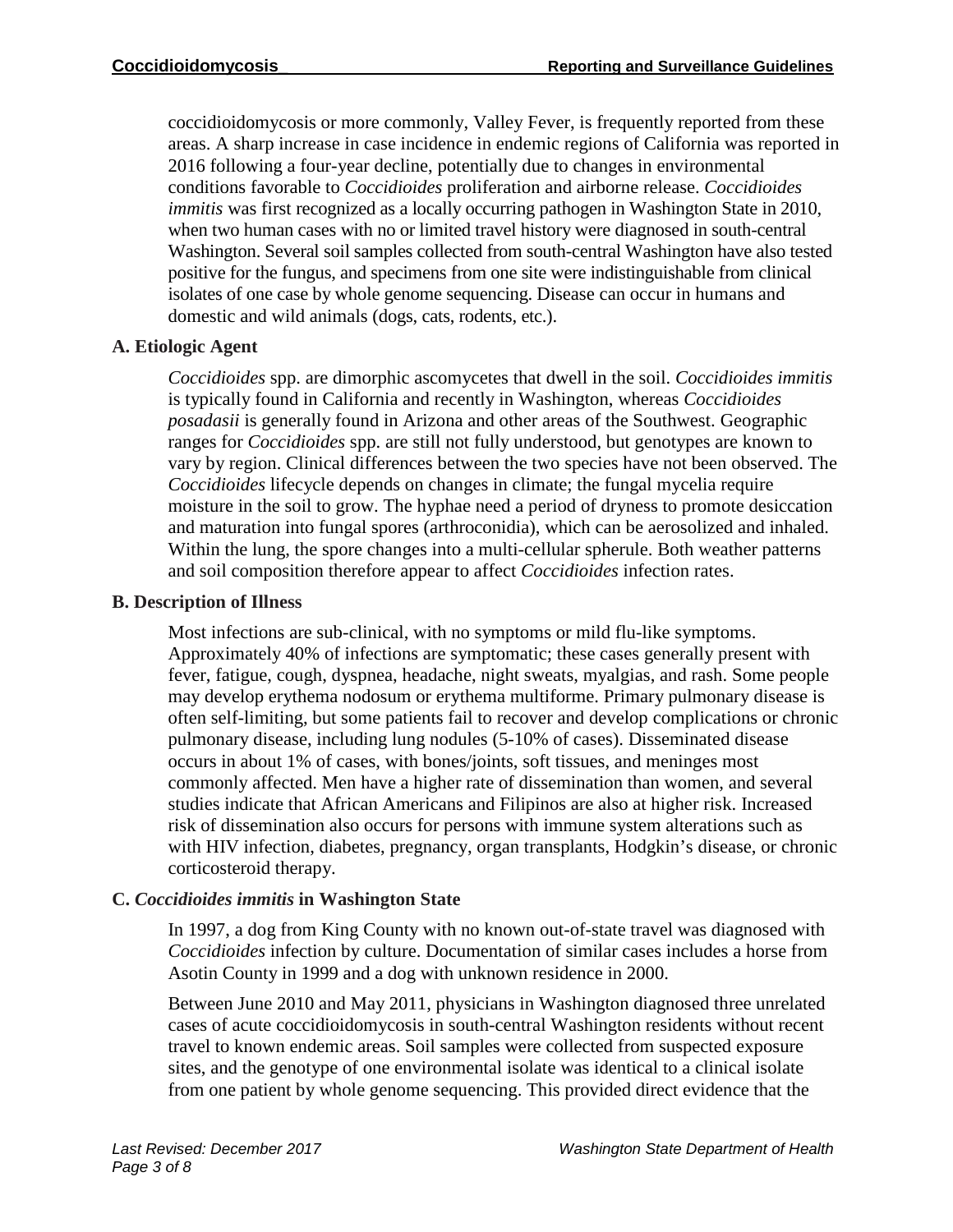infections were acquired in Washington and that *C. immitis* exists in the state's environment. As of December 2017, a total of 12 confirmed cases with suspected or confirmed Washington exposure have been identified, all in south-central Washington. Continued environmental sampling efforts have identified the fungus in several Washington counties.

## **D. Reservoirs**

*Coccicioides* grows in soil and fungal spores can become airborne when the soil is disturbed by winds, construction, farming, and other activities. Possible animal reservoirs, such as the kangaroo rat and the Arizona pocket mouse, have been proposed, but no zoonotic transmission to humans has been reported.

## **E. Modes of Transmission**

Infection occurs when a fungal spore is inhaled, generally from dust or disturbed soil (e.g. construction, farming, field training, digging, dust storm, or earthquake). Infection can occur from laboratory handling of cultures outside of appropriate biosafety areas. BSL-2 practices, containment equipment, and facilities are recommended for handling and processing clinical specimens, identifying isolates, and processing animal tissues. BSL-3 practices, containment equipment, and facilities are recommended for propagating and manipulating sporulating cultures already identified as *Coccidioides* and for processing soil or other environmental materials. Laboratory exposures lead to a much higher rate of clinical disease than natural exposures; presumably due to higher infectious dose. There is no person-to-person or animal-to-person transmission reported.

## **F. Incubation Period**

One to three weeks. Latent or reactivation infection presenting months to years later can also occur in immunosuppressed persons; at least two published case reports indicate coccidioidomycosis can occur early after treatment for HIV infection, during the phase of recovery of the immune system.

## **G. Period of Communicability**

Coccidioidomycosis is not transmitted person-to-person or from animals to humans.

## **H. Treatment**

Coccidioidomycosis can be treated with antifungal therapy, particularly for debilitating disease. See specific treatment guidance published by the Infectious Disease Society of America (2016):<https://academic.oup.com/cid/article/63/6/e112/2389093>

## **3. CASE DEFINITIONS**

## **A. Clinical Criteria for Diagnosis**

Infection may be asymptomatic or may produce an acute or chronic disease. Although the disease initially resembles influenza-like or pneumonia-like febrile illness primarily involving the bronchopulmonary system, dissemination can occur to multiple organ systems. An illness is typically characterized by one or more of the following:

• Influenza-like signs and symptoms (e.g., fever, chest pain, cough, myalgia, arthralgia, and headache)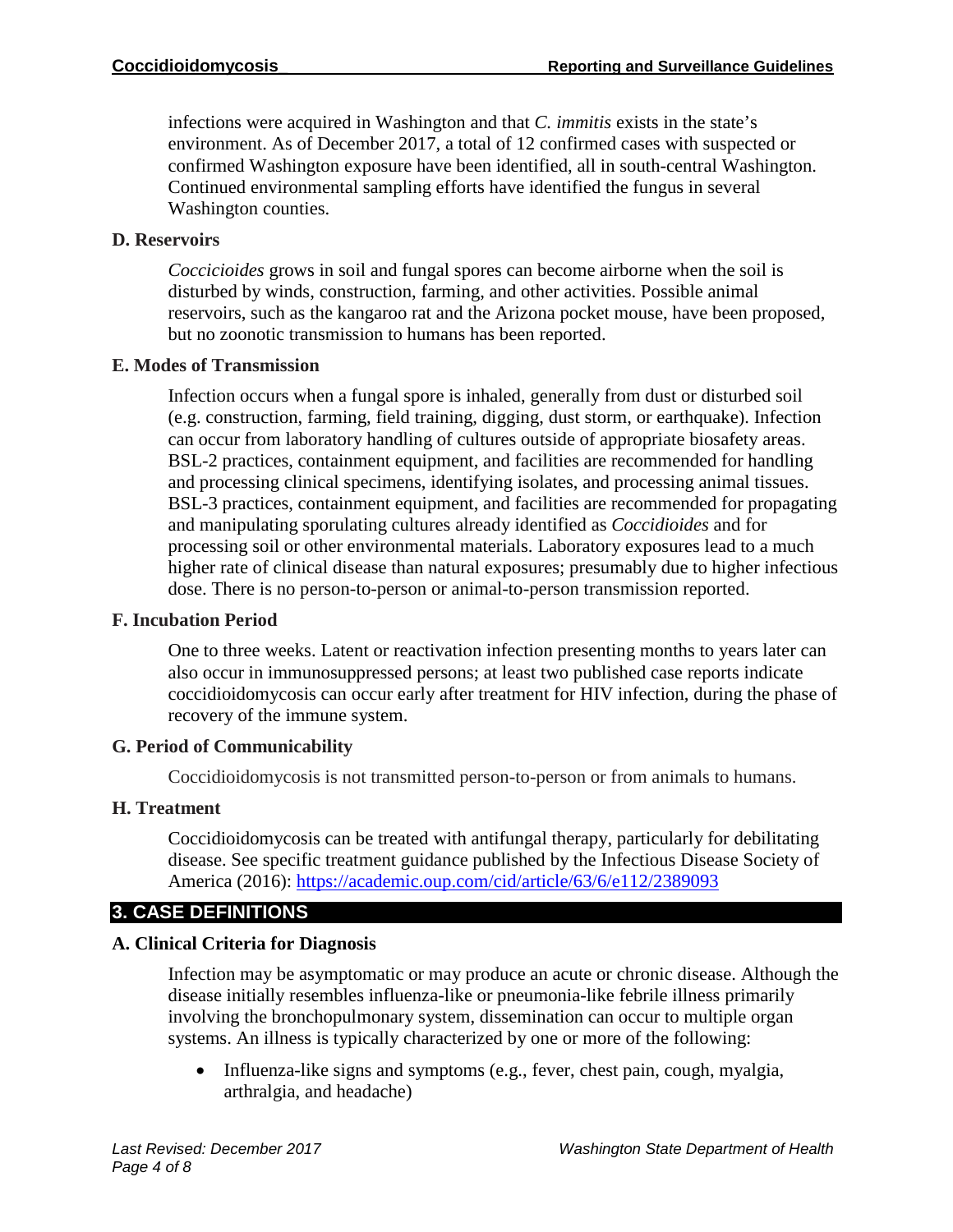- Pneumonia or other pulmonary lesion, diagnosed by chest radiograph
- Erythema nodosum or erythema multiforme rash
- Involvement of bones, joints, or skin by dissemination
- Meningitis
- Involvement of viscera and lymph nodes

## **B. Laboratory Criteria for Diagnosis**

- 1. Confirmatory:
	- Cultural, histopathologic, or molecular evidence of presence of *Coccidioides* spp., OR
	- Positive serologic test for coccidioidal antibodies in serum, cerebrospinal fluid, or other body fluids by:
		- o Detection of coccidioidal immunoglobulin M (IgM) by immunodiffusion, enzyme immunoassay (EIA), latex agglutination, or tube precipitation OR
		- $\circ$  Detection of coccidioidal immunoglobulin G (IgG) by immunodiffusion, EIA, or complement fixation, OR
		- o Coccidioidal skin-test conversion from negative to positive after onset of clinical signs and symptoms

## **C. Case classification (2011)**

Confirmed: A case that meets the clinical criteria and is laboratory confirmed.

## **4. DIAGNOSIS AND LABORATORY SERVICES**

## **A. Diagnosis**

Recommended commercially available tests to aid in the diagnosis of coccidioidomycosis include: serology, histopathology with special stains, or fungal culture. IgM antibodies are detectable in  $\sim$ 50% of patients by one week after symptom onset and  $\sim$ 90% by 3 weeks after symptom onset. IgG antibodies are generally detectable by 4-6 weeks post symptom onset, and ~85-90% of patients have detectable IgG by 3 months. However, antibodies generally do not persist longer than several months to a year, occasionally longer in association with a pulmonary cavity or disseminated disease. All serology is generally considered acute testing and a marker for current or recent infection. While false positives are rare, false negatives may occur in up to a third of confirmed cases. Therefore, negative serologic results do not rule out coccidioidal disease. One study reported approximately 5% of immunocompromised patients with coccidioidomycosis are seronegative.

Cerebrospinal fluid (CSF) should be tested for patients with suspected or diagnosed meningitis. Fungal culture can be performed from respiratory secretions (sputum, BAL), normally sterile fluids (e.g., pleural, peritoneal), tissues (fine needle aspirates or biopsies of the lung, brain, skin), or abscesses. If an isolate is available, submit to PHL to be forwarded to CDC for sequencing. Sequencing can determine if the strain matches or is similar to other strains isolated in south-central Washington or if it is similar to strains found in the Southwest United States.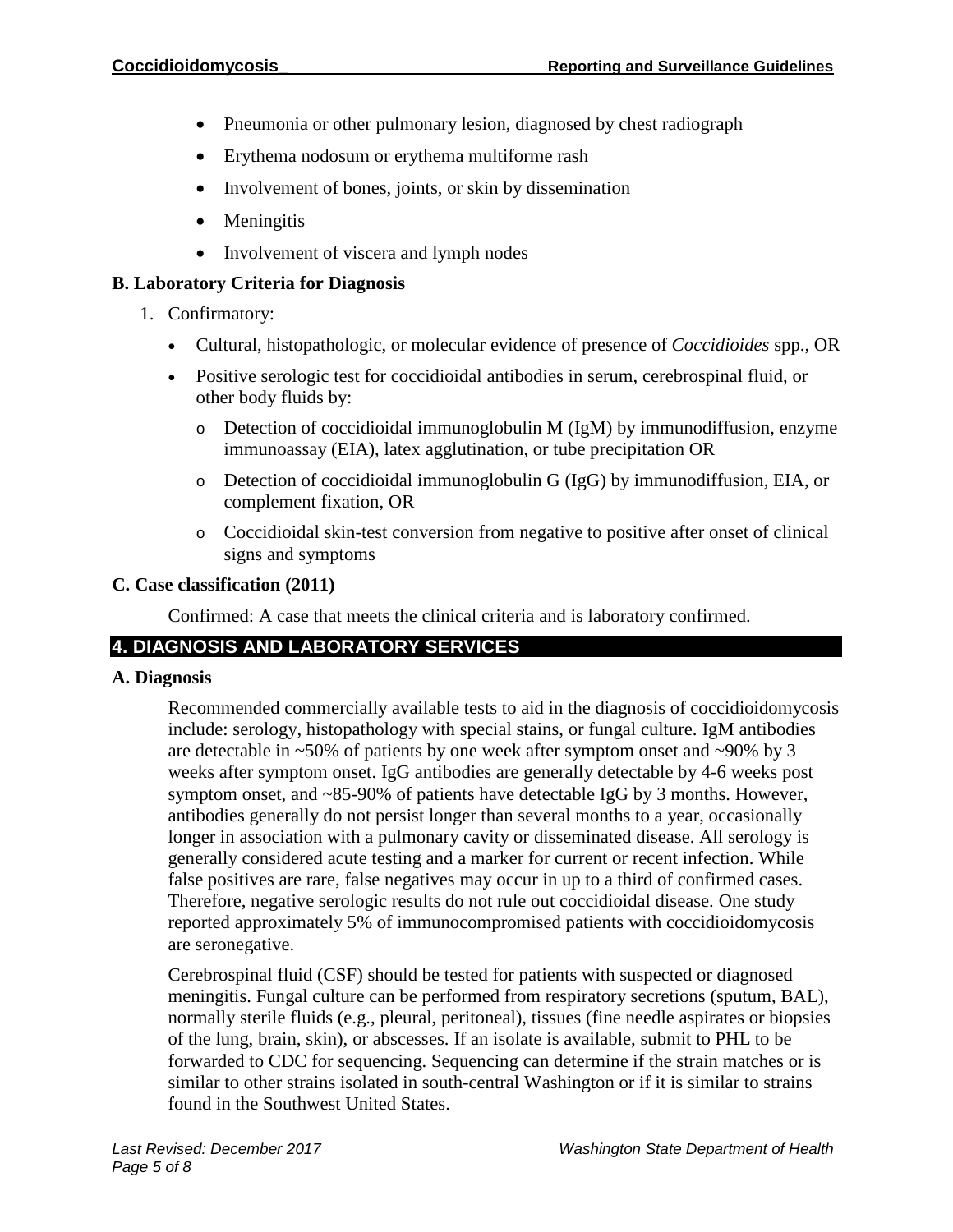Other tests that can be performed but are not widely available include urine antigen (available at MiraVista labs only), and PCR testing (not FDA-approved, only done on sputum or tissue).

A positive skin test (spherulin) indicates prior exposure and infection with the fungus. Because reactivity is lifelong, skin tests are not generally helpful in diagnosing current infection, but can help determine whether a person is at risk of infection. A conversion from negative to positive after onset of symptoms is laboratory evidence of disease.

Whole genome sequencing of the organism provides useful information to help link coccidioidomycosis cases to south-central Washington or other geographic areas.

## **B. Testing Available at Washington State Public Health Laboratories (PHL)**

PHL do not currently offer testing for *Coccidioides,* but will facilitate transfer of specimens to the Centers for Disease Control and Prevention (CDC) for confirmation of species and for genotyping. **Please submit any available clinical isolates to PHL.** Isolates should be sent on slants (room temperature). Petri dishes and paraffin blocks are not accepted. Office of Communicable Disease Epidemiology (CDE) can also arrange serology or microscopy testing; submit serum or tissue slides with serology form: [https://www.doh.wa.gov/ForPublicHealthandHealthcareProviders/PublicHealthLaborator](https://www.doh.wa.gov/ForPublicHealthandHealthcareProviders/PublicHealthLaboratories/MicrobiologyLabTestMenu) [ies/MicrobiologyLabTestMenu](https://www.doh.wa.gov/ForPublicHealthandHealthcareProviders/PublicHealthLaboratories/MicrobiologyLabTestMenu)

Note that PHL require all clinical specimens have two patient identifiers, a name **and** a second identifier (e.g., date of birth) both on the specimen label and on the submission form. Due to laboratory accreditation standards, specimens will be rejected for testing if not properly identified. Also include specimen source and collection date.

In specific situations, other specimens such as pleural fluid, synovial, or ascetic fluid can be tested through the UC Davis Coccidioidomycosis Laboratory; consult with the laboratory and CDE about the case prior to submitting specimens.

## **5. ROUTINE CASE INVESTIGATION**

Interview the case and others who might provide pertinent information.

## **A. Evaluate the Diagnosis**

Review the clinical presentation and use the case report form to itemize signs and symptoms. Collect information on clinical symptoms, whether the patient was hospitalized, date of onset of symptoms thought to be caused by coccidioidomycosis, and any underlying diseases, especially immunocompromising conditions such as HIV infection or organ transplantation. Get copies of laboratory reports that support the diagnosis. Since genotyping is always recommended, secure the isolate, if available.

## **B. Identify Source of Infection**

Ask about recent travel and outdoor activity during the past month, particularly in the Southwestern United States, Mexico, Central or South America, or south-central Washington. In cases without recent reported travel to a known endemic area, ask about travel in the previous several years (or ever), and consult Office of Communicable Disease Epidemiology about possible in-state acquired cases.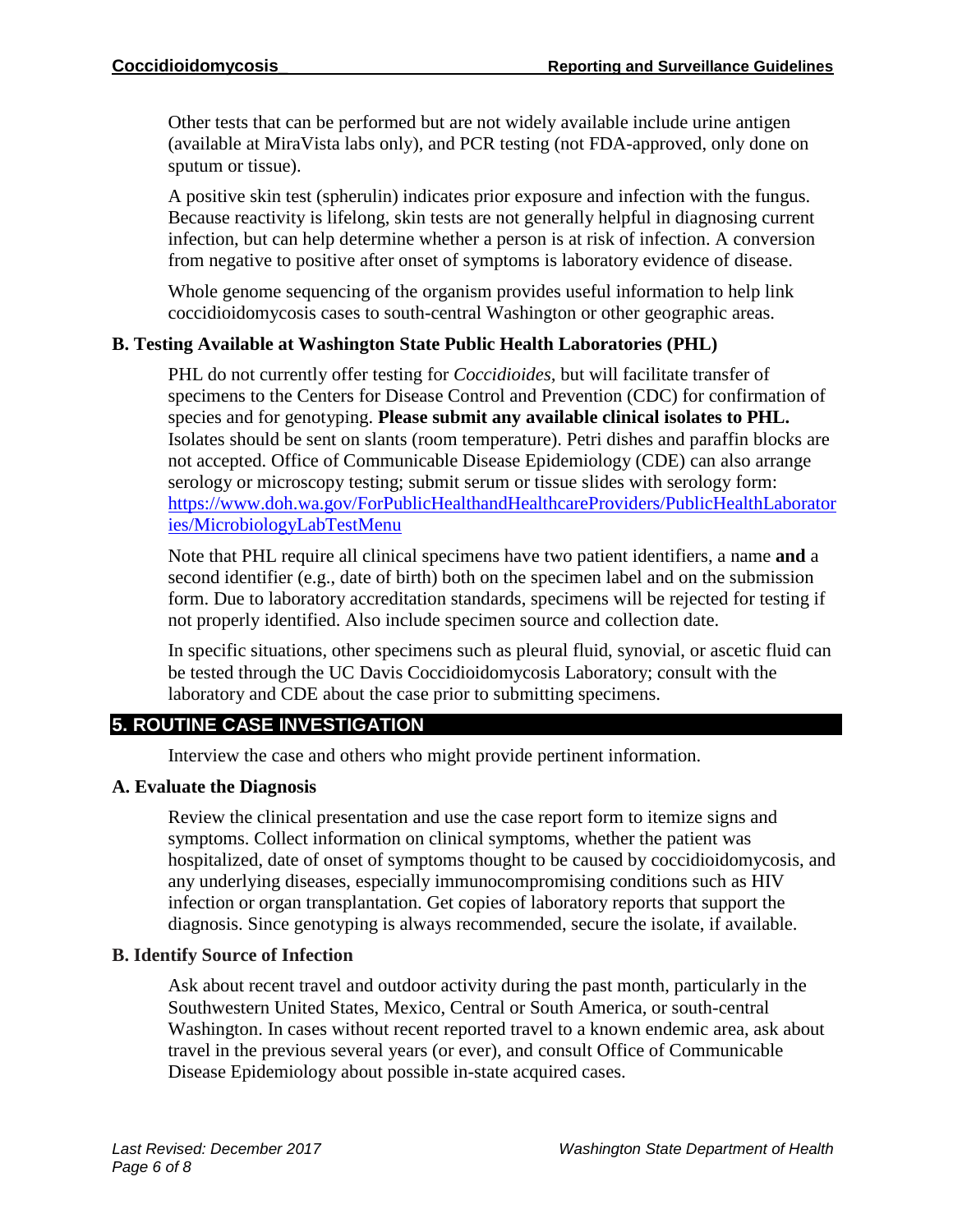## **C. Identify Potentially Exposed Persons**

Identify others potentially exposed with the case, and ask about flu- or pneumonia-like illness following exposure. Identify and evaluate laboratory personnel handling a *Coccidioides* culture. If a *Coccidioides* culture was handled outside of a biological safety cabinet, a list of all persons present in the room should be collected. See section 6B for management of exposed laboratory personnel.

## **D. Environmental Evaluation**

Notify the local environmental health program of locally acquired cases.

#### **E. Infection Control Recommendations**

- 1. Hospitalized patients should be cared for using standard precautions.
	- a. Risk of respiratory infection from exposure to infected tissue or aerosols of infected secretions is very low.
	- b. Accidental percutaneous inoculation has typically resulted in local granuloma formation.
- 2. There is no need for patient isolation or work/day care restrictions.

## **6. MANAGING SPECIAL SITUATIONS**

## **A.** *Coccidioides* **in an Animal**

Consult with the DOH Zoonotic Disease Program (360-236-3385) regarding infections in animals. Confirmatory testing and genotyping is also available at the Centers for Disease Control and Prevention (CDC). Isolates should be submitted to Washington State Public Health Laboratories.

## **B.** *Coccidoides* **exposure in a laboratory**

If a *Coccidioides* culture is handled outside of a biological safety cabinet, a list should be made of everyone present in the room at the time of exposure. A baseline serum sample should be obtained promptly from persons exposed to *Coccidioides* and these samples should be stored for eventual testing if symptoms develop. These tests may help determine whether there was any prior exposure to *Coccidioides.* All persons deemed to have been exposed should be given a therapeutic dose of either itraconazole or fluconazole orally for 6 weeks, as prophylaxis. During this 6 week period, all exposed persons should be on symptom watch. If illness develops, they should present to a clinician for diagnostic testing. A second serum specimen should be collected 3-12 weeks after symptom onset for comparison with the baseline specimen. See specific recommendations published by Clinical Infectious Diseases (2009): <https://academic.oup.com/cid/article/49/6/919/334683>

## **7. ROUTINE PREVENTION**

## **A. Immunization Recommendations**

A coccidioidomycosis vaccine is not currently available.